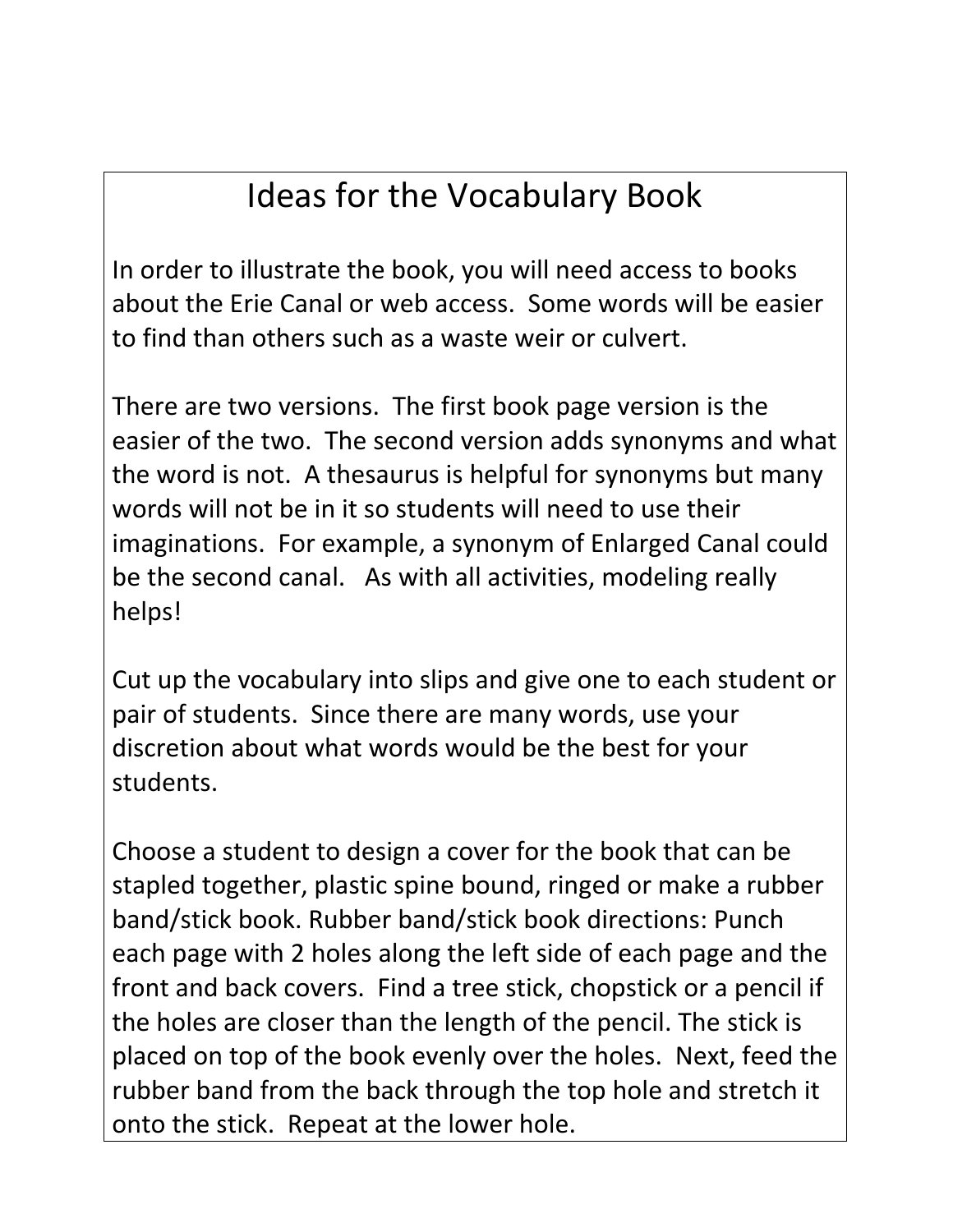| Word |  |
|------|--|
|------|--|

## Definition

Use in a sentence

Illustration